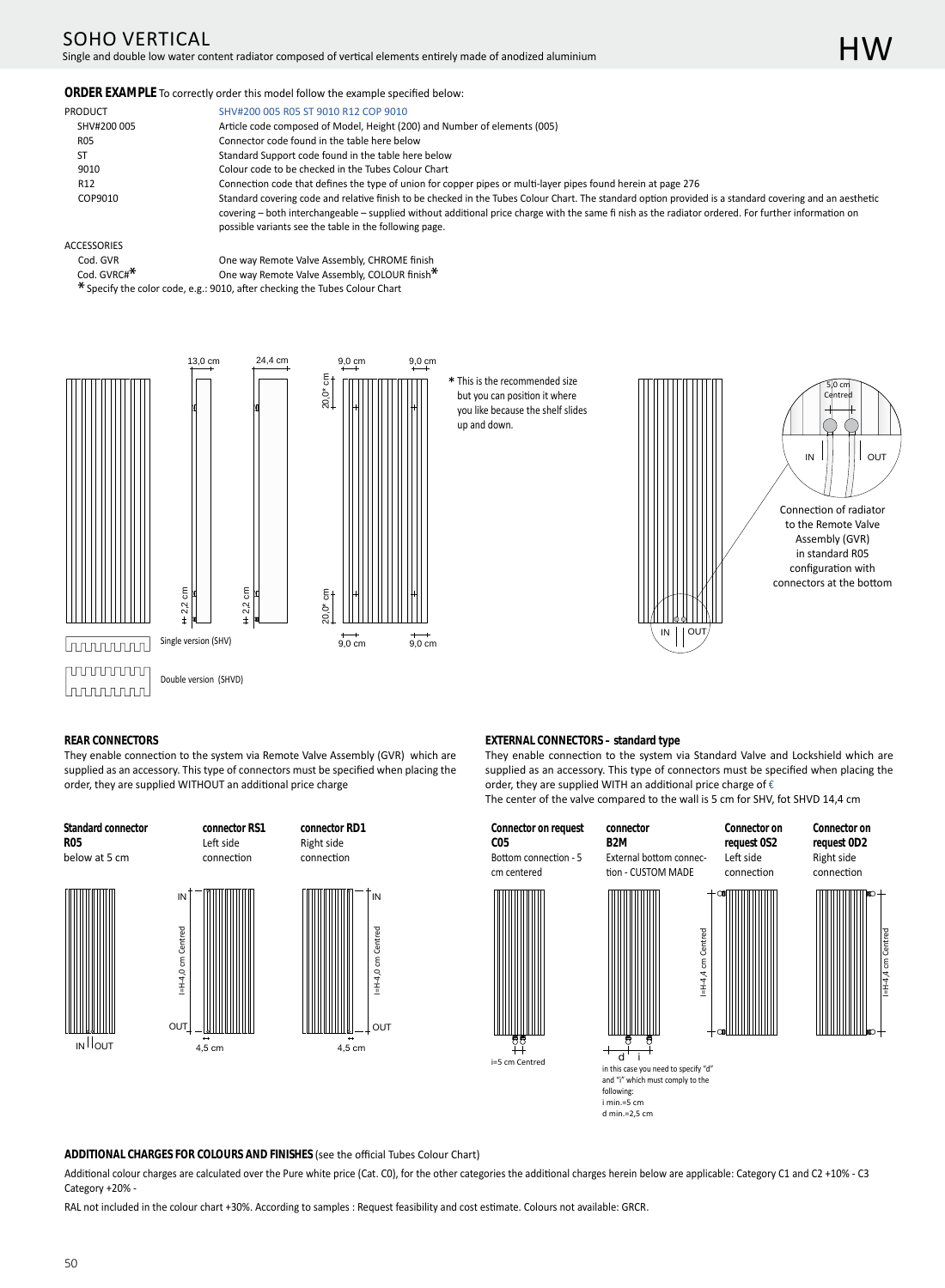## SOHO VERTICAL Single and double low water content radiator composed of vertical elements entirely made of anodized aluminium



## **VERTICAL SINGLE**

| Height      |       |                 | 60              |              |                 | 80      |              |         | 100             |              |                 | 140             |              |         | 160     |              |
|-------------|-------|-----------------|-----------------|--------------|-----------------|---------|--------------|---------|-----------------|--------------|-----------------|-----------------|--------------|---------|---------|--------------|
| $N^{\circ}$ | Width | Watts           | Watts           | Price        | Watts           | Watts   | Price        | Watts   | Watts           | Price        | Watts           | Watts           | Price        | Watts   | Watts   | Price        |
| elements    | (cm)  | $\Delta T$ 50°C | $\Delta T$ 30°C | $(\epsilon)$ | $\Delta T$ 50°C | ∆T 30°C | $(\epsilon)$ | ∆T 50°C | $\Delta$ T 30°C | $(\epsilon)$ | $\Delta T$ 50°C | $\Delta T$ 30°C | $(\epsilon)$ | ∆T 50°C | ∆T 30°C | $(\epsilon)$ |
| 3           | 17,6  | 279             | 143             |              | 353             | 181     |              | 424     | 216             |              | 559             | 282             |              | 623     | 313     |              |
| 4           | 24,4  | 371             | 191             |              | 471             | 241     |              | 566     | 289             |              | 745             | 376             |              | 831     | 418     |              |
|             | 31,2  | 464             | 238             |              | 588             | 301     |              | 707     | 361             |              | 931             | 470             |              | 1038    | 522     |              |
| O           | 38,0  | 557             | 286             |              | 706             | 361     |              | 848     | 432             |              | 1117            | 564             |              | 1246    | 626     |              |
|             | 44,8  | 650             | 334             |              | 824             | 422     |              | 990     | 505             |              | 1304            | 659             |              | 1453    | 730     |              |
| 8           | 51,6  | 743             | 382             |              | 942             | 482     |              | 1131    | 577             |              | 1490            | 753             |              | 1661    | 835     |              |
| 9           | 58,4  | 836             | 430             |              | 1059            | 542     |              | 1272    | 649             |              | 1676            | 846             |              | 1869    | 939     |              |
| 10          | 65,2  | 928             | 477             |              | 1177            | 603     |              | 1414    | 721             |              | 1862            | 940             |              | 2076    | 1043    |              |
| 11          | 72,0  | 1021            | 525             |              | 1295            | 663     |              | 1555    | 793             |              | 2049            | 1035            |              | 2284    | 1148    |              |
| 12          | 78,8  | 1114            | 573             |              | 1412            | 723     |              | 1697    | 865             |              | 2235            | 1129            |              | 2492    | 1253    |              |
| 13          | 85,6  | 1207            | 620             |              | 1530            | 783     |              |         |                 |              |                 |                 |              |         |         |              |
| 14          | 92,4  | 1300            | 668             |              | 1648            | 844     |              |         |                 |              |                 |                 |              |         |         |              |
| 15          | 99,2  | 1393            | 716             |              | 1765            | 904     |              |         |                 |              |                 |                 |              |         |         |              |
| 16          | 106,0 | 1485            | 763             |              | 1883            | 964     |              |         |                 |              |                 |                 |              |         |         |              |
| 17          | 112,8 | 1578            | 811             |              | 2001            | 1024    |              |         |                 |              |                 |                 |              |         |         |              |
| 18          | 119,6 | 1671            | 859             |              | 2118            | 1084    |              |         |                 |              |                 |                 |              |         |         |              |
| 19          | 126,4 | 1764            | 907             |              | 2236            | 1145    |              |         |                 |              |                 |                 |              |         |         |              |
| 20          | 133,2 | 1857            | 954             |              | 2354            | 1205    |              |         |                 |              |                 |                 |              |         |         |              |
|             |       |                 |                 |              |                 |         |              |         |                 |              |                 |                 |              |         |         |              |

| Height   |       |                 | 180             |              |                 | 200             |              |         | 220             |              |                 | 240             |              |                 | 280             |              |
|----------|-------|-----------------|-----------------|--------------|-----------------|-----------------|--------------|---------|-----------------|--------------|-----------------|-----------------|--------------|-----------------|-----------------|--------------|
| N°       | Width | Watts           | Watts           | Price        | Watts           | Watts           | Price        | Watts   | Watts           | Price        | Watts           | Watts           | Price        | Watts           | Watts           | Price        |
| elements | (cm)  | $\Delta T$ 50°C | $\Delta$ T 30°C | $(\epsilon)$ | $\Delta T$ 50°C | $\Delta$ T 30°C | $(\epsilon)$ | ΔT 50°C | $\Delta$ T 30°C | $(\epsilon)$ | $\Delta T$ 50°C | $\Delta$ T 30°C | $(\epsilon)$ | $\Delta T$ 50°C | $\Delta$ T 30°C | $(\epsilon)$ |
|          | 17.6  | 686             | 345             |              | 747             | 376             |              | 806     | 407             |              | 865             | 437             |              | 1009            | 511             |              |
|          | 24,4  | 914             | 460             |              | 995             | 501             |              | 1075    | 543             |              | 1153            | 583             |              | 1345            | 681             |              |
|          | 31,2  | 1143            | 575             |              | 1244            | 627             |              | 1344    | 678             |              | 1442            | 729             |              | 1682            | 851             |              |
|          | 38,0  | 1371            | 690             |              | 1493            | 752             |              | 1613    | 814             |              | 1730            | 874             |              | 2018            | 1021            |              |
|          | 44,8  | 1600            | 805             |              | 1742            | 878             |              | 1882    | 950             |              | 2018            | 1020            |              | 2355            | 1192            |              |
|          | 51,6  | 1828            | 920             |              | 1991            | 1003            |              | 2150    | 1085            |              | 2307            | 1166            |              | 2691            | 1362            |              |
|          | 58.4  | 2057            | 1035            |              | 2240            | 1129            |              | 2419    | 1221            |              | 2595            | 1311            |              | 3027            | 1532            |              |
| 10       | 65,2  | 2285            | 1150            |              | 2489            | 1254            |              | 2688    | 1357            |              | 2883            | 1457            |              | 3364            | 1702            |              |
| 11<br>⊥⊥ | 72.0  | 2514            | 1265            |              | 2738            | 1380            |              | 2957    | 1492            |              | 3172            | 1603            |              | 3700            | 1872            |              |
|          | 78.8  | 2742            | 1380            |              | 2986            | 1505            |              | 3226    | 1628            |              | 3460            | 1748            |              | 4036            | 2042            |              |

## **VERTICAL DOUBLE**

| Height   |       | 60              |                 |              | 80              |                 |              | 100     |                 |              | 140             |                 |              | 160     |                 |              |
|----------|-------|-----------------|-----------------|--------------|-----------------|-----------------|--------------|---------|-----------------|--------------|-----------------|-----------------|--------------|---------|-----------------|--------------|
| N°       | Width | Watts           | Watts           | Price        | Watts           | Watts           | Price        | Watts   | Watts           | Price        | Watts           | Watts           | Price        | Watts   | Watts           | Price        |
| elements | (cm)  | $\Delta T$ 50°C | $\Delta$ T 30°C | $(\epsilon)$ | $\Delta T$ 50°C | $\Delta$ T 30°C | $(\epsilon)$ | ΔT 50°C | $\Delta$ T 30°C | $(\epsilon)$ | $\Delta T$ 50°C | $\Delta$ T 30°C | $(\epsilon)$ | ΔT 50°C | $\Delta T$ 30°C | $(\epsilon)$ |
|          | 17.6  | 436             | 225             |              | 548             | 283             |              | 653     | 337             |              | 851             | 435             |              | 945     | 482             |              |
|          | 24,4  | 582             | 301             |              | 730             | 377             |              | 871     | 449             |              | 1135            | 581             |              | 1260    | 642             |              |
|          | 31,2  | 727             | 376             |              | 913             | 471             |              | 1089    | 561             |              | 1419            | 726             |              | 1575    | 803             |              |
|          | 38,0  | 872             | 451             |              | 1096            | 566             |              | 1307    | 674             |              | 1703            | 871             |              | 1891    | 964             |              |
|          | 44,8  | 1018            | 526             |              | 1278            | 660             |              | 1525    | 786             |              | 1987            | 1017            |              | 2206    | 1125            |              |
|          | 51,6  | 1163            | 601             |              | 1461            | 754             |              | 1743    | 898             |              | 2271            | 1162            |              | 2521    | 1285            |              |
| 9        | 58.4  | 1309            | 676             |              | 1644            | 848             |              | 1960    | 1010            |              | 2554            | 1307            |              | 2836    | 1446            |              |
| 10       | 65,2  | 1454            | 751             |              | 1826            | 942             |              | 2178    | 1123            |              | 2838            | 1452            |              | 3151    | 1606            |              |
| 11<br>ᆠ  | 72,0  | 1599            | 826             |              | 2009            | 1037            |              |         |                 |              |                 |                 |              |         |                 |              |
| ┸        | 78.8  | 1745            | 902             |              | 2191            | 1131            |              |         |                 |              |                 |                 |              |         |                 |              |

| Height   |       |                 | 180             |              |                 | 200             |              |                 | 220             |              |                 | 240             |              |
|----------|-------|-----------------|-----------------|--------------|-----------------|-----------------|--------------|-----------------|-----------------|--------------|-----------------|-----------------|--------------|
| N°       | Width | Watts           | Watts           | Price        | Watts           | Watts           | Price        | Watts           | Watts           | Price        | Watts           | Watts           | Price        |
| elements | (cm)  | $\Delta T$ 50°C | $\Delta$ T 30°C | $(\epsilon)$ | $\Delta T$ 50°C | $\Delta$ T 30°C | $(\epsilon)$ | $\Delta T$ 50°C | $\Delta$ T 30°C | $(\epsilon)$ | $\Delta T$ 50°C | $\Delta$ T 30°C | $(\epsilon)$ |
| $\cdot$  | 17.6  | 1036            | 529             |              | 1125            | 575             |              | 1211            | 620             |              | 1295            | 663             |              |
| 4        | 24,4  | 1382            | 705             |              | 1500            | 767             |              | 1615            | 826             |              | 1727            | 885             |              |
|          | 31,2  | 1727            | 882             |              | 1875            | 958             |              | 2018            | 1032            |              | 2159            | 1106            |              |
| 0        | 38,0  | 2073            | 1058            |              | 2250            | 1150            |              | 2422            | 1239            |              | 2591            | 1327            |              |
|          | 44.8  | 2418            | 1234            |              | 2625            | 1341            |              |                 |                 |              |                 |                 |              |
|          | 51.6  | 2763            | 1410            |              | 2999            | 1533            |              |                 |                 |              |                 |                 |              |

| COVERINGS                                                              | Ordered with the radiator |                       |               | Ordered after the Radiator |  |  |  |
|------------------------------------------------------------------------|---------------------------|-----------------------|---------------|----------------------------|--|--|--|
| Description                                                            | Code                      | Price<br>$(\epsilon)$ | Code          | Price<br>$(\epsilon)$      |  |  |  |
| Punched aesthetic covering with a different colour from the radiator   | FOR (COL.FIN*)            |                       | COPSHEDE#FOR  |                            |  |  |  |
| Punched aesthetic covering with Galvanized finish (e.g.: Chrome, Gold) | FOR (COL.FIN*)            |                       | COPSHEDFG#FOR |                            |  |  |  |
| CLOSED aesthetic covering with the same colour as the radiator         | COP (COL.FIN*)            |                       |               |                            |  |  |  |
| CLOSED aesthetic covering with a different colour from the radiator    | COP (COL.FIN*)            |                       | COPSHE#COP    |                            |  |  |  |
| CLOSED aesthetic covering with Galvanized finish (e.g.: Chrome, Gold)  | COP (COL.FIN*)            |                       | COPSHEG#COP   |                            |  |  |  |

\* Colour/finish means you have to indicate the code of colour or finish required

## REMOTE VALVE ASSEMBLY

Valve and Lockshield assembly for remote connection (GVR), can be installed up to a maximum distance of 6 metres from the radiator.

Connection of Remote Valve Assembly (GVR) to water system

|   |        | ∞ | Code  | Description                                                  | Finishes      | Price $(\epsilon)$ |
|---|--------|---|-------|--------------------------------------------------------------|---------------|--------------------|
| H | 룹      | 운 | GVR#  | RECESSED valve and lockshield assembly for remote connection | <b>CHROME</b> |                    |
|   | IN OUT |   | GVRC# | RECESSED valve and lockshield assembly for remote connection | COLOUR        |                    |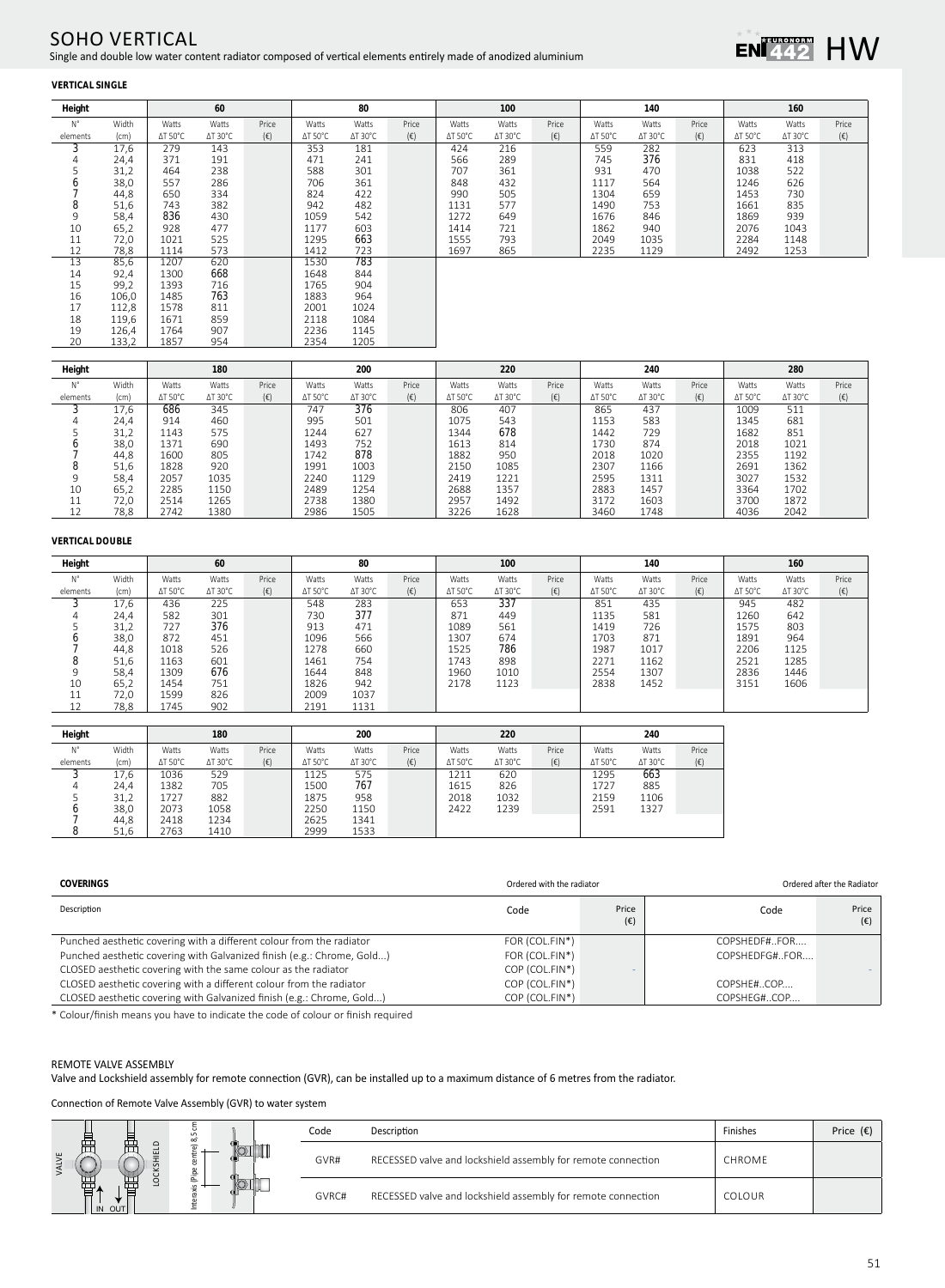# SOHO HORIZONTAL

## Single low water content radiator composed of horizontal elements entirely made of aluminium

#### **ORDER EXAMPLE** To correctly order this model follow the example specified below:

| PRODUCT         | SHO#200 005 OR1 ST 9010 R12 COP 9010                                                                                                                  |
|-----------------|-------------------------------------------------------------------------------------------------------------------------------------------------------|
| SHO#200 005     | Article code composed of Model, Width (200) and Number of elements (005)                                                                              |
| OR1             | Connector code found in the table here below                                                                                                          |
| ST              | Standard Support code found in the table here below                                                                                                   |
| 9010            | Colour code to be checked in the Tubes Colour Chart                                                                                                   |
| R <sub>12</sub> | Connection code that defines the type of union for copper pipes or multi-layer pipes found herein at page 276                                         |
| COP9010         | Standard covering code and relative finish to be checked in the Tubes Colour Chart. For further information on possible variants see the table in the |
|                 | following page.                                                                                                                                       |

**Andonano** 

#### ACCESSORIES

| Cod. GVR                | One way Remote Valve Assembly, CHROME finish  |
|-------------------------|-----------------------------------------------|
| Cod. GVRC# <sup>*</sup> | One way Remote Valve Assembly, COLOUR finish* |

Specify the color code, e.g.: 9010, after checking the Tubes Colour Chart



\* This is the recommended size but you can position it where you like because the shelf slides up and down.



#### **Standard REAR CONNECTORS**

They enable connection to the system via Remote Valve Assembly (GVR) which are supplied as an accessory. This type of connectors must be specified when placing the order, they are supplied WITHOUT an additional price charge

#### **EXTERNAL CONNECTORS – standard type**

They enable connection to the system via Standard Valve and Lockshield which are supplied as an accessory. This type of connectors must be specified when placing the order, they are supplied WITH an additional price charge of  $\epsilon$ 



#### ADDITIONAL CHARGES FOR COLOURS AND FINISHES (see the official Tubes Colour Chart)

Additional colour charges are calculated over the Pure white price (Cat. C0), for the other categories the additional charges herein below are applicable: Category C1 and C2 +10% - C3 Category +20% - RAL not included in the colour chart +30%. According to samples : Request feasibility and cost estimate. Colours not available: GRCR.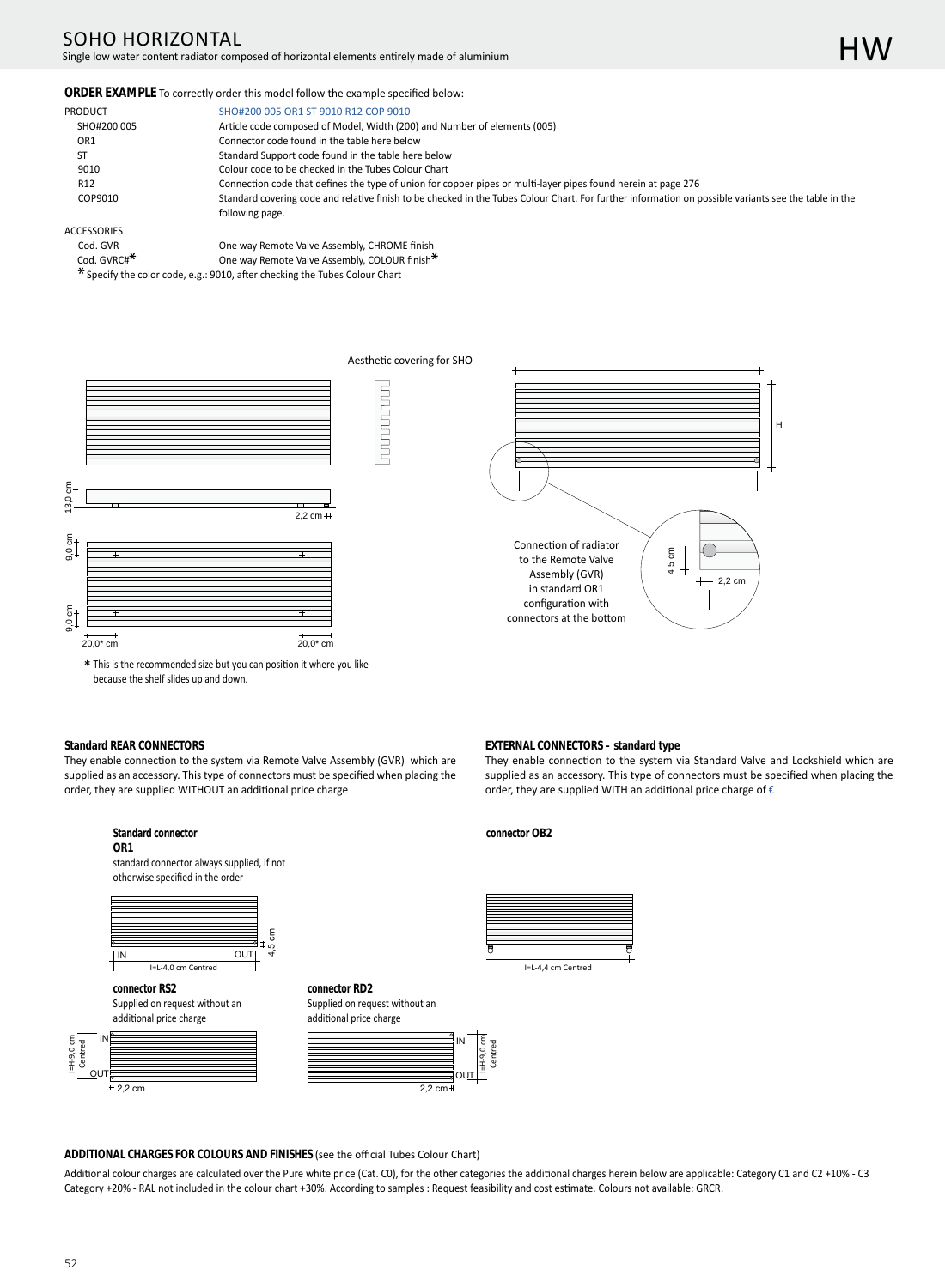## SOHO HORIZONTAL Single low water content radiator composed of horizontal elements entirely made of aluminium



| Width          |                | 60                       |                          |                       | 80                       |                          |                       | 100                      |                          |                       | 140                      |                          |                       | 160                      |                          |                       |
|----------------|----------------|--------------------------|--------------------------|-----------------------|--------------------------|--------------------------|-----------------------|--------------------------|--------------------------|-----------------------|--------------------------|--------------------------|-----------------------|--------------------------|--------------------------|-----------------------|
| N°<br>elements | Height<br>(cm) | Watts<br>$\Delta$ T 50°C | Watts<br>$\Delta T$ 30°C | Price<br>$(\epsilon)$ | Watts<br>$\Delta T$ 50°C | Watts<br>$\Delta$ T 30°C | Price<br>$(\epsilon)$ | Watts<br>$\Delta T$ 50°C | Watts<br>$\Delta$ T 30°C | Price<br>$(\epsilon)$ | Watts<br>$\Delta T$ 50°C | Watts<br>$\Delta$ T 30°C | Price<br>$(\epsilon)$ | Watts<br>$\Delta T$ 50°C | Watts<br>$\Delta T$ 30°C | Price<br>$(\epsilon)$ |
|                | 17,6           | 146                      | 79                       |                       | 195                      | 106                      |                       | 243                      | 132                      |                       | 341                      | 185                      |                       | 389                      | 211                      |                       |
| 4              | 24,4           | 195                      | 105                      |                       | 260                      | 140                      |                       | 325                      | 175                      |                       | 454                      | 245                      |                       | 519                      | 280                      |                       |
|                | 31,2           | 234                      | 126                      |                       | 312                      | 167                      |                       | 390                      | 209                      |                       | 545                      | 292                      |                       | 623                      | 334                      |                       |
|                | 38,0           | 273                      | 146                      |                       | 364                      | 194                      |                       | 455                      | 243                      |                       | 636                      | 339                      |                       | 727                      | 388                      |                       |
|                | 44,8           | 318                      | 166                      |                       | 424                      | 221                      |                       | 530                      | 277                      |                       | 742                      | 387                      |                       | 848                      | 443                      |                       |
| o              | 51,6           | 362                      | 188                      |                       | 482                      | 251                      |                       | 603                      | 314                      |                       | 844                      | 439                      |                       | 965                      | 502                      |                       |
| 9              | 58,4           | 405                      | 210                      |                       | 540                      | 280                      |                       | 675                      | 350                      |                       | 946                      | 491                      |                       | 1081                     | 561                      |                       |
| 10             | 65,2           | 451                      | 236                      |                       | 602                      | 314                      |                       | 752                      | 393                      |                       | 1053                     | 550                      |                       | 1203                     | 628                      |                       |
| 11             | 72,0           | 500                      | 264                      |                       | 667                      | 352                      |                       | 834                      | 440                      |                       | 1167                     | 616                      |                       | 1334                     | 704                      |                       |
|                | 78.8           | 549                      | 293                      |                       | 732                      | 390                      |                       | 915                      | 488                      |                       | 1281                     | 683                      |                       | 1464                     | 780                      |                       |

| Width          |                | 180                      |                          |                       | 200                      |                          |                       | 220                      |                          |              | 240                      |                          |                       | 280                      |                          |                       |
|----------------|----------------|--------------------------|--------------------------|-----------------------|--------------------------|--------------------------|-----------------------|--------------------------|--------------------------|--------------|--------------------------|--------------------------|-----------------------|--------------------------|--------------------------|-----------------------|
| N°<br>elements | Height<br>(cm) | Watts<br>$\Delta T$ 50°C | Watts<br>$\Delta$ T 30°C | Price<br>$(\epsilon)$ | Watts<br>$\Delta T$ 50°C | Watts<br>$\Delta$ T 30°C | Price<br>$(\epsilon)$ | Watts<br>$\Delta T$ 50°C | Watts<br>$\Delta$ T 30°C | Price<br>(€) | Watts<br>$\Delta T$ 50°C | Watts<br>$\Delta$ T 30°C | Price<br>$(\epsilon)$ | Watts<br>$\Delta T$ 50°C | Watts<br>$\Delta T$ 30°C | Price<br>$(\epsilon)$ |
|                | 17,6           | 438                      | 237                      |                       | 487                      | 264                      |                       | 536                      | 291                      |              | 584                      | 317                      |                       | 682                      | 370                      |                       |
|                | 24,4           | 584                      | 315                      |                       | 649                      | 350                      |                       | 714                      | 385                      |              | 779                      | 420                      |                       | 909                      | 490                      |                       |
|                | 31,2           | 701                      | 376                      |                       | 779                      | 418                      |                       | 857                      | 460                      |              | 935                      | 502                      |                       | 1091                     | 585                      |                       |
|                | 38,0           | 818                      | 437                      |                       | 909                      | 485                      |                       | 1000                     | 534                      |              | 1091                     | 582                      |                       | 1273                     | 679                      |                       |
|                | 44,8           | 954                      | 498                      |                       | 1061                     | 554                      |                       | 1167                     | 609                      |              | 1273                     | 665                      |                       | 1485                     | 775                      |                       |
| 8              | 51,6           | 1085                     | 565                      |                       | 1206                     | 628                      |                       | 1326                     | 690                      |              | 1447                     | 753                      |                       | 1688                     | 878                      |                       |
| 9              | 58,4           | 1216                     | 631                      |                       | 1351                     | 701                      |                       | 1486                     | 771                      |              | 1621                     | 841                      |                       | 1891                     | 981                      |                       |
| 10             | 65,2           | 1354                     | 707                      |                       | 1504                     | 786                      |                       | 1655                     | 864                      |              | 1805                     | 943                      |                       | 2106                     | 1100                     |                       |
| 11<br>ᆠᆂ       | 72,0           | 1500                     | 791                      |                       | 1667                     | 879                      |                       | 1834                     | 968                      |              | 2000                     | 1055                     |                       | 2334                     | 1231                     |                       |
| 12             | 78.8           | 1647                     | 878                      |                       | 1830                     | 975                      |                       | 2013                     | 1073                     |              | 2196                     | 1170                     |                       | 2562                     | 1365                     |                       |

| <b>COVERINGS</b>                                                      | Ordered with the radiator |                       |             | Ordered after the Radiator |
|-----------------------------------------------------------------------|---------------------------|-----------------------|-------------|----------------------------|
| Description                                                           | Code                      | Price<br>$(\epsilon)$ | Code        | Price<br>$(\epsilon)$      |
| CLOSED aesthetic covering with the same colour as the radiator        | COP (COL.FIN*)            |                       |             |                            |
| CLOSED aesthetic covering with a different colour from the radiator   | COP (COL.FIN*)            |                       | COPSHE#COP  |                            |
| CLOSED aesthetic covering with Galvanized finish (e.g.: Chrome, Gold) | COP (COL.FIN*)            |                       | COPSHEG#COP |                            |
|                                                                       |                           |                       |             |                            |

\* Colour/finish means you have to indicate the code of colour or finish required

#### REMOTE VALVE ASSEMBLY

Valve and Lockshield assembly for remote connection (GVR), can be installed up to a maximum distance of 6 metres from the radiator.

Connection of Remote Valve Assembly (GVR) to water system

|                    |        | Code  | Description                                                  | Finishes      | Price $(\epsilon)$ |
|--------------------|--------|-------|--------------------------------------------------------------|---------------|--------------------|
| 급<br>ய<br>I IN OUT | ≂<br>≞ | GVR#  | RECESSED valve and lockshield assembly for remote connection | CHROME        |                    |
|                    | ≞      | GVRC# | RECESSED valve and lockshield assembly for remote connection | <b>COLOUR</b> |                    |

For the GVRC code you must specify the colour required The external finish of the GVR is only Glossy Chrome-plated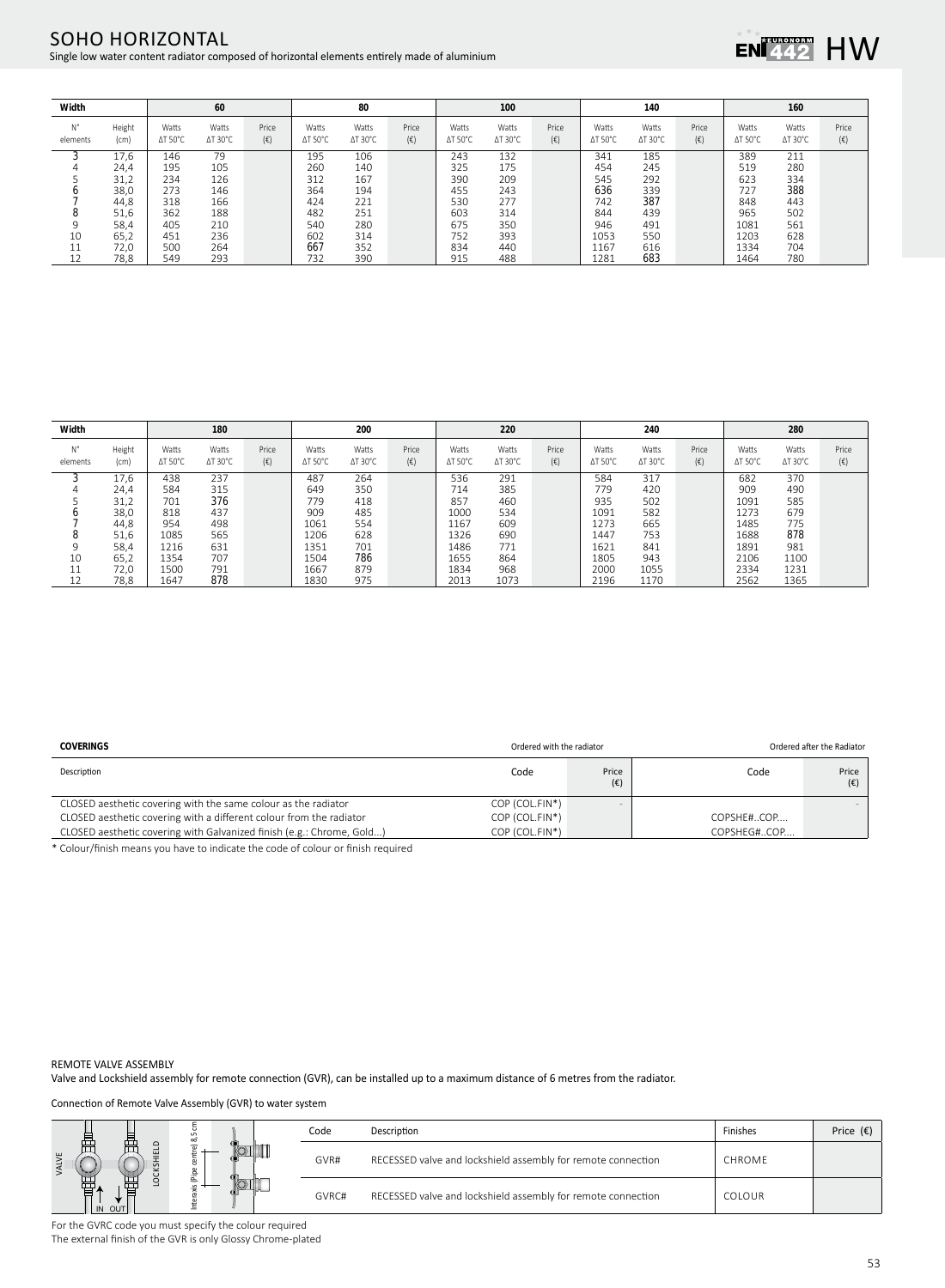# SOHO BATHROOM - COLOURED & ANODIZED

Single low water content radiator composed of vertical elements entirely made of aluminium

## ORDER EXAMPLE To correctly order this model follow the example specified below:

PRODUCT SHVB#140 007 C5B ST BNOP R12 COP BNOP

| SHVB#140 007     | Article code composed of Model, Height (140) and Number of elements (007), see price-list table                                                            |
|------------------|------------------------------------------------------------------------------------------------------------------------------------------------------------|
| C <sub>5</sub> B | Code of standard connector supplied unless otherwise specified in the order, for connector options consult SHV connectors                                  |
| SТ               | Standard Support code                                                                                                                                      |
| <b>BNOP</b>      | The standard colour code is BNOP Matt white, for other colours see the Tubes Colour Chart                                                                  |
| R <sub>12</sub>  | Connection code that defines the type of union for copper pipes or multi-layer pipes found herein at page 276                                              |
| COP BNOP         | Standard covering code and relative finish, standard colour is matt white (BNOP), for other colours see the Tubes Colour Chart. For further information on |
|                  | possible variants see the table in the following page.                                                                                                     |

ACCESSORIES

70 cm

110 cm

Remote Valve Assembly

 Two standard valves Only one valve with 5 cm Interaxis (Pipe centre)

Check valve codes and prices in the table on the side













31,2 cm  $(5el.)$ Interaxis (Pipe centre) 5 cm Interaxis (Pipe centre)  $s''=ND$ NOT available

44,8 cm  $(7el.)$ Interaxis (Pipe centre) 5 cm Interaxis (Pipe centre)  $s$ "=36,6 cm





## **POSSIBLE CONNECTORS**

SOHO for Bathrooms is available with rear connectors for connection to the Remote Valve Assembly (GVR), or with doube C5B connector for standard valves, with either 5 cm centered Interaxis (Pipe centre) or with specific «S» Interaxis (Pipe centre). These types of connectors must be specified when ordering and they are supplied WITHOUT an addional price charge.



**Connector on request R05** Rear connection - 5 cm centered. Needs to be mounted with a Remote Valve Assembly (GVR), supplied as an accessory.



**Standard Connector C5B** Double connector with bottom connection, either 5 cm centered or "s" Interaxis (Pipe centre) of towel warmer – valves not included centre) i=5 cm and «S»



170 cm



54

Interaxis (Pipe centre) 5 cm Interaxis (Pipe centre)  $s$ "=46,6 cm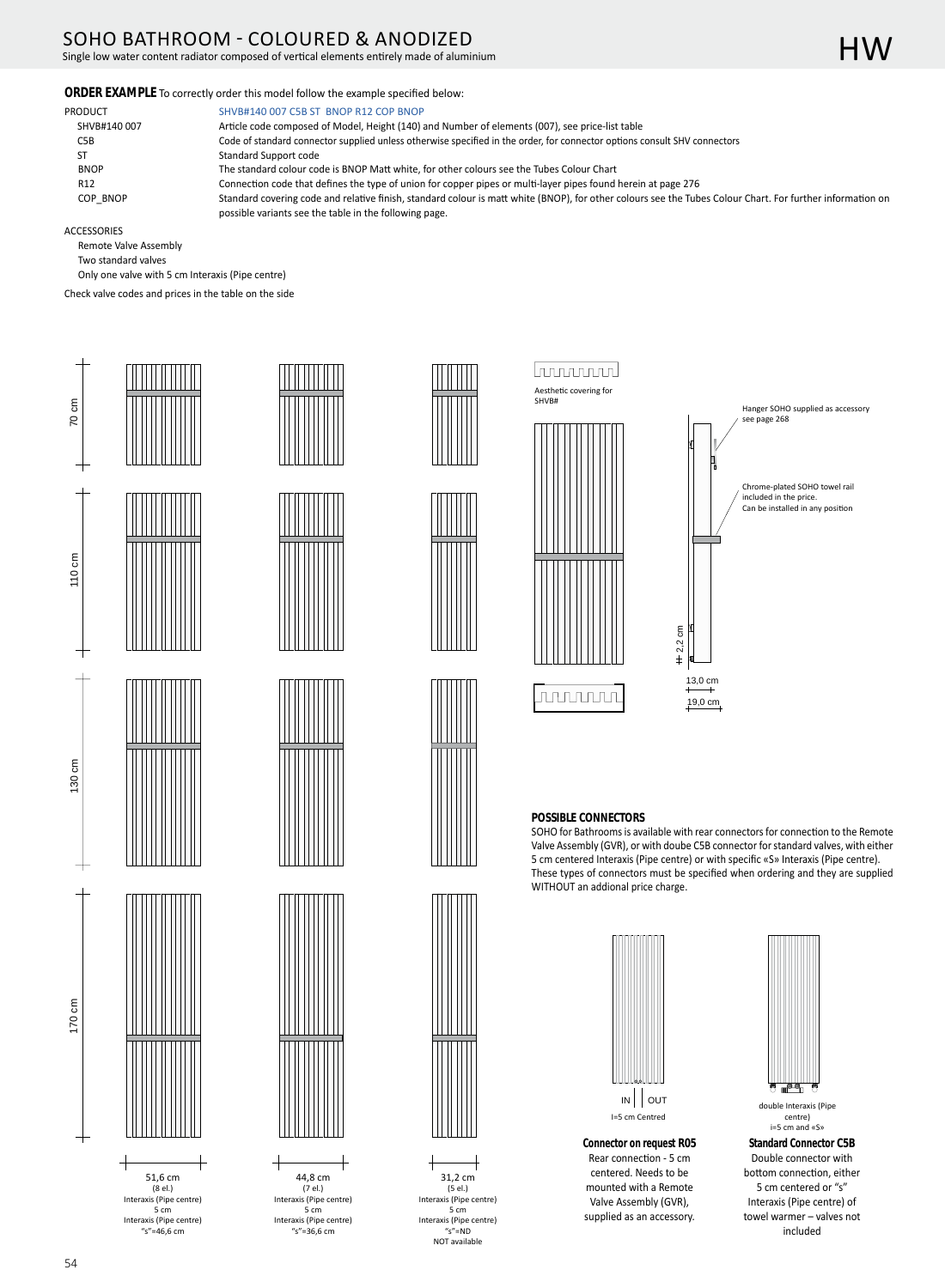# SOHO BATHROOM - COLOURED & ANODIZED

Single low water content radiator composed of vertical elements entirely made of aluminium

| Code        | H     |      |               | Coloured version |               | Anodized version | Anodized     | Matt white   |
|-------------|-------|------|---------------|------------------|---------------|------------------|--------------|--------------|
|             | (cm)  | (cm) | Watts ∆T 50°C | Watts AT 30°C    | Watts ∆T 50°C | Watts AT 30°C    | $(\epsilon)$ | $(\epsilon)$ |
| SHVB#070005 | 70,0  | 31,2 | 526           | 270              | 473           | 243              |              |              |
| SHVB#070007 | 70,0  | 44,8 | 737           | 379              | 663           | 341              |              |              |
| SHVB#070008 | 70,0  | 51,6 | 842           | 433              | 758           | 389              |              |              |
| SHVB#110005 | 110,0 | 31,2 | 778           | 397              | 700           | 357              |              |              |
| SHVB#110007 | 110,0 | 44,8 | 1089          | 555              | 980           | 500              |              |              |
| SHVB#110008 | 110,0 | 51,6 | 1244          | 634              | 1120          | 571              |              |              |
| SHVB#130005 | 130,0 | 31,2 | 865           | 437              | 779           | 393              |              |              |
| SHVB#130007 | 130,0 | 44,8 | 1210          | 611              | 1089          | 550              |              |              |
| SHVB#130008 | 130,0 | 51,6 | 1383          | 699              | 1245          | 629              |              |              |
| SHVB#170005 | 170,0 | 31,2 | 1090          | 548              | 981           | 493              |              |              |
| SHVB#170007 | 170,0 | 44,8 | 1523          | 766              | 1371          | 689              |              |              |
| SHVB#170008 | 170,0 | 51,6 | 1744          | 877              | 1570          | 789              |              |              |
|             |       |      |               |                  |               |                  |              |              |

SOHO for Bathrooms is available 7 days from the date of order in Matt white code BNOP with C5B connector.

In the Anodized version the code SHVB# becomes SHVBA#.

## ADDITIONAL COLOUR CHARGE (see the official Tubes Colour Chart)

Additional color charges are calculated over the Matt white price, for the other categories refer to the additional price charges found here below: Category C1 and C2 +10% - C3 Category +20% - RAL not included in the colour chart +30% - According to samples : Request feasibility and cost estimate.

## **ANODIZATIONS**

The prices found in the table refer to Anodized Silver Aluminium finish. For the Anodized BLACK, GREY TITANIUM and BRONZE version + 10%

| <b>COVERINGS</b>                                                      | Ordered with the radiator |                       |             | Ordered after the Radiator |  |  |  |
|-----------------------------------------------------------------------|---------------------------|-----------------------|-------------|----------------------------|--|--|--|
| Description                                                           | Code                      | Price<br>$(\epsilon)$ | Code        | Price<br>$(\epsilon)$      |  |  |  |
| CLOSED aesthetic covering with the same colour as the radiator        | COP (COL.FIN*)            |                       |             |                            |  |  |  |
| CLOSED aesthetic covering with a different colour from the radiator   | COP (COL.FIN*)            |                       | COPSHE#COP  |                            |  |  |  |
| CLOSED aesthetic covering with Galvanized finish (e.g.: Chrome, Gold) | COP (COL.FIN*)            |                       | COPSHEG#COP |                            |  |  |  |

\* Colour/finish means you have to indicate the code of colour or finish required

#### REMOTE VALVE ASSEMBLY

Valve and Lockshield assembly for remote connection (GVR), can be installed up to a maximum distance of 6 metres from the radiator.

#### Connection of Remote Valve Assembly (GVR) to water system

|  |              |   | Code  | Description                                                  | Finishes | Price $(\epsilon)$ |
|--|--------------|---|-------|--------------------------------------------------------------|----------|--------------------|
|  | .은           |   | GVR#  | RECESSED valve and lockshield assembly for remote connection | CHROME   |                    |
|  | ŒΤ<br>IN OUT | ے | GVRC# | RECESSED valve and lockshield assembly for remote connection | COLOUR   |                    |

For the GVRC code you must specify the colour required

The external finish of the GVR is only Glossy Chrome-plated

Standard VALVES (for Valves and Lockshields, valves that can be fitted with thermostat, Thermostatic valves, or Single pipe, Twin pipe, Stainless steel and thermostatic heads see pages 271  $-272 - 273 - 274 - 275$ 

|        | Finishes                                                          | Price $(E)$   |  |
|--------|-------------------------------------------------------------------|---------------|--|
|        | Z1TLNR#ANR129010<br>Paired Valve and Lockshield copper Angle 1/2" | <b>WHITE</b>  |  |
| 罒<br>一 | Z1RAC#R12CRO<br>2 copper unions diam. 12 mm                       | <b>CHROME</b> |  |
|        | ZRCF#<br>Kit with pipe collars for towel warmers                  | <b>WHITE</b>  |  |

| Code / Description                                                       | Price $(\epsilon)$ | Price $(E)$ |
|--------------------------------------------------------------------------|--------------------|-------------|
|                                                                          | 9010               | Chrome      |
| Z1TL5NR#ANR12SX<br>Valves with 5 cm Interaxis (Pipe centre) 5 cm - Left  |                    |             |
| Z1TL5NR#ANR12DX<br>Valves with 5 cm Interaxis (Pipe centre) 5 cm - Right |                    |             |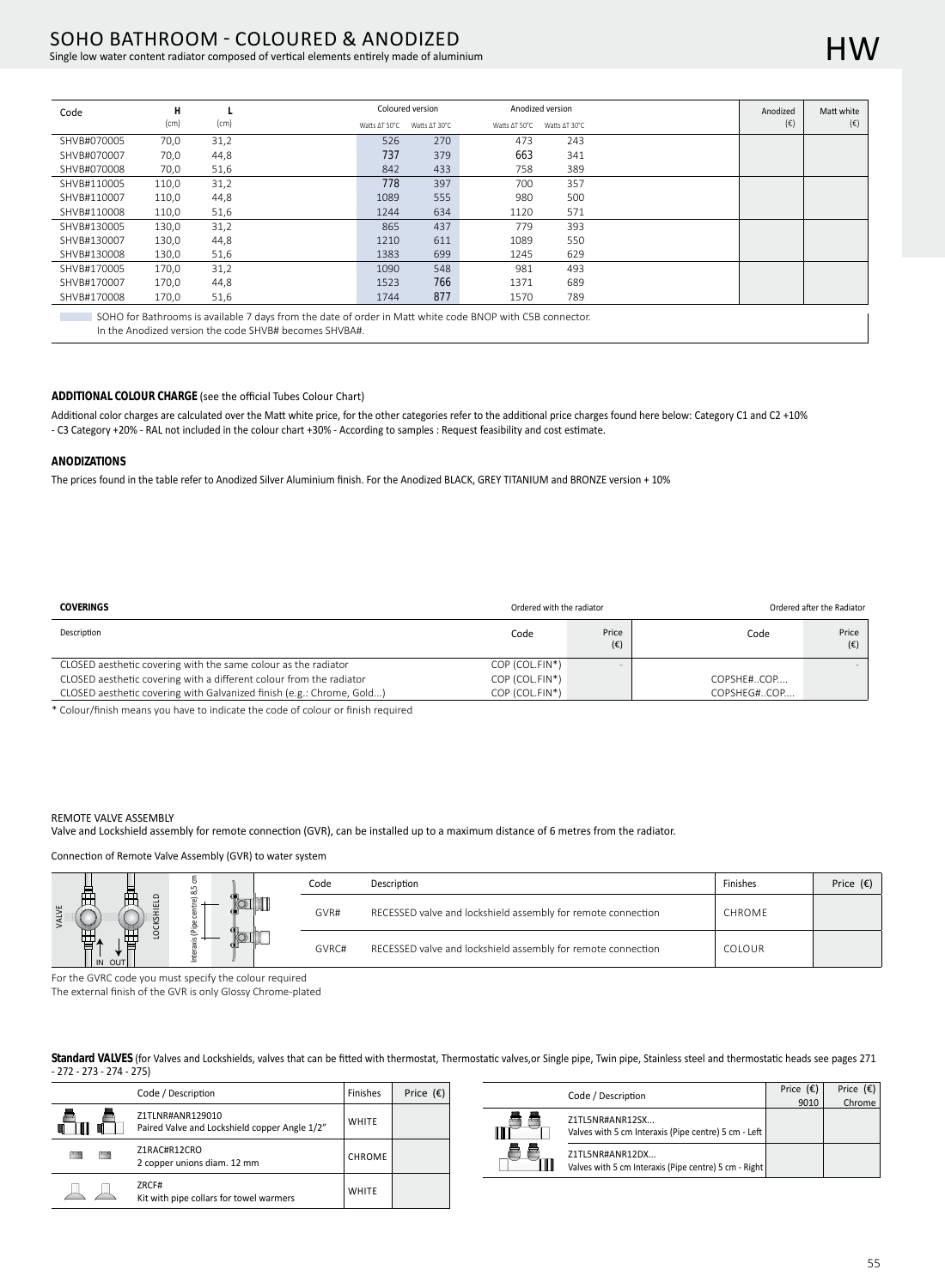# SOHO VERTICAL ANODIZED

Single low water content radiator composed of vertical elements entirely made of anodized aluminium

**ORDER EXAMPLE** To correctly order this model follow the example specified below:

| PRODUCT         | SHVA#200 005 R05 ST ANAR R12 COPCRO                                                                                                                   |
|-----------------|-------------------------------------------------------------------------------------------------------------------------------------------------------|
| SHVA#200 005    | Article code composed of Model, Height (200) and Number of elements (005)                                                                             |
| R05             | Connector code found in the table here below                                                                                                          |
|                 | Standard Support code found in the table here below                                                                                                   |
| ANAR            | Colour code to be checked in the Tubes Colour Chart                                                                                                   |
| R <sub>12</sub> | Connection code that defines the type of union for copper pipes or multi-layer pipes found herein at page 276                                         |
| <b>COPCRO</b>   | Standard covering code and relative finish to be checked in the Tubes Colour Chart. For further information on possible variants see the table in the |
|                 | following page.                                                                                                                                       |

#### ACCESSORIES

| Cod. GVR       | One way Remote Valve Assembly, CHROME finish |
|----------------|----------------------------------------------|
| Cod. $GVRCH^*$ | One way Remote Valve Assembly, COLOUR finish |

\* Specify the color code, e.g.: 9010, after checking the Tubes Colour Chart

| Height         | 70            |                      |                          |                          |                       | 110                  |                          |                  |                       | 130                  |                  |                          |                       | 170                  |                  |                  |                       |
|----------------|---------------|----------------------|--------------------------|--------------------------|-----------------------|----------------------|--------------------------|------------------|-----------------------|----------------------|------------------|--------------------------|-----------------------|----------------------|------------------|------------------|-----------------------|
| Ν°<br>elements | Width<br>(cm) | Water<br>Content (I) | Watts<br>$\Delta T$ 50°C | Watts<br>$\Delta$ T 30°C | Price<br>$(\epsilon)$ | Water<br>Content (I) | Watts<br>$\Delta T$ 50°C | Watts<br>∆T 30°C | Price<br>$(\epsilon)$ | Water<br>Content (I) | Watts<br>∆T 50°C | Watts<br>$\Delta$ T 30°C | Price<br>$(\epsilon)$ | Water<br>Content (I) | Watts<br>∆T 50°C | Watts<br>∆T 30°C | Price<br>$(\epsilon)$ |
|                | 17,6          | 0,68                 | 285                      | 146                      |                       | 0,99                 | 420                      | 214              |                       | 1,21                 | 467              | 236                      |                       | 1,61                 | 588              | 296              |                       |
|                | 24,4          | 0.90                 | 380                      | 195                      |                       | 1,32                 | 560                      | 286              |                       | 1,61                 | 622              | 314                      |                       | 2,15                 | 784              | 394              |                       |
|                | 31,2          | 1.13                 | 475                      | 244                      |                       | 1,65                 | 700                      | 357              |                       | 2,01                 | 778              | 393                      |                       | 2,69                 | 980              | 493              |                       |
|                | 38,0          | 1,35                 | 570                      | 293                      |                       | 1,98                 | 840                      | 428              |                       | 2,41                 | 934              | 472                      |                       | 3,22                 | 1176             | 591              |                       |
|                | 44,8          | 1.58                 | 665                      | 342                      |                       | 2,31                 | 980                      | 500              |                       | 2,81                 | 1089             | 550                      |                       | 3.76                 | 1372             | 690              |                       |
|                | 51,6          | 1.80                 | 760                      | 391                      |                       | 2.64                 | 1120                     | 571              |                       | 3.22                 | 1245             | 629                      |                       | 4.30                 | 1568             | 788              |                       |
|                | 58,4          | 2,03                 | 855                      | 439                      |                       | 2,97                 | 1260                     | 643              |                       | 3,62                 | 1400             | 707                      |                       | 4,83                 | 1764             | 887              |                       |
| 10             | 65,2          | 2,25                 | 950                      | 488                      |                       | 3,30                 | 1400                     | 714              |                       | 4,02                 | 1556             | 786                      |                       | 5,37                 | 1960             | 985              |                       |
| 11             | 72,0          | 2.48                 | 1045                     | 537                      |                       | 3.63                 | 1540                     | 785              |                       | 4.42                 | 1712             | 864                      |                       | 5.91                 | 2156             | 1084             |                       |
|                | 78,8          | 2.70                 | 1140                     | 586                      |                       | 3.96                 | 1680                     | 857              |                       | 4.82                 | 1867             | 943                      |                       | 6.44                 | 2352             | 1182             |                       |

The prices found in the table refer to Anodized Silver Aluminium finish. For the Anodized BLACK, GREY TITANIUM and BRONZE version + 10%

### **REAR CONNECTORS**

They enable connection to the system via Remote Valve Assembly (GVR) which are supplied as an accessory. This type of connectors must be specified when placing the order, they are supplied WITHOUT an additional price charge

> **connector RS1** Left side connec-

**Standard connector R05**  below at 5 cm





tion



**connector RD1** Right side connec-

## 

**EXTERNAL CONNECTORS – standard type** 

They enable connection to the system via Standard Valve and Lockshield which are supplied as an accessory. This type of connectors must be specified when placing the order, they are supplied WITH an additional price charge of €

The center of the valve compared to the wall is 5 cm for SHV, fot SHVD 14,4 cm

**Connector on request C05**

cm centered

I=5 cm Centred

**B2M** Bottom connection - 5

**connector** External bottom connection - CUSTOM MADE

**request 0S2** Left side connection

**Connector on** 









I=H-4,4 cm Centred

I=H-4,4 cm Cer

(€)

4,5 cm  $\overrightarrow{H}$   $\overrightarrow{d}$  **i** in this case you need to specify "d" and "i" which must comply to the following: i min.=5 cm<br>d min.=2,5 cm

CLOSED aesthetic covering with the same colour as the radiator COP (COL.FIN\*) CLOSED aesthetic covering with a different colour from the radiator COP (COL.FIN\*) COPSHE#..COP. **COVERINGS** Ordered with the radiator **COVERINGS** Ordered after the Radiator **COVERINGS** Ordered after the Radiator Description **Code** Price Price **Price Price Price Price Price Price Price Price Price Price Price Price Price Price Price Price Price Price Price Price Price Price Price Price Price Price Price Price Price Price Price Pric** (€) Code Price

\* Colour/finish means you have to indicate the code of colour or finish required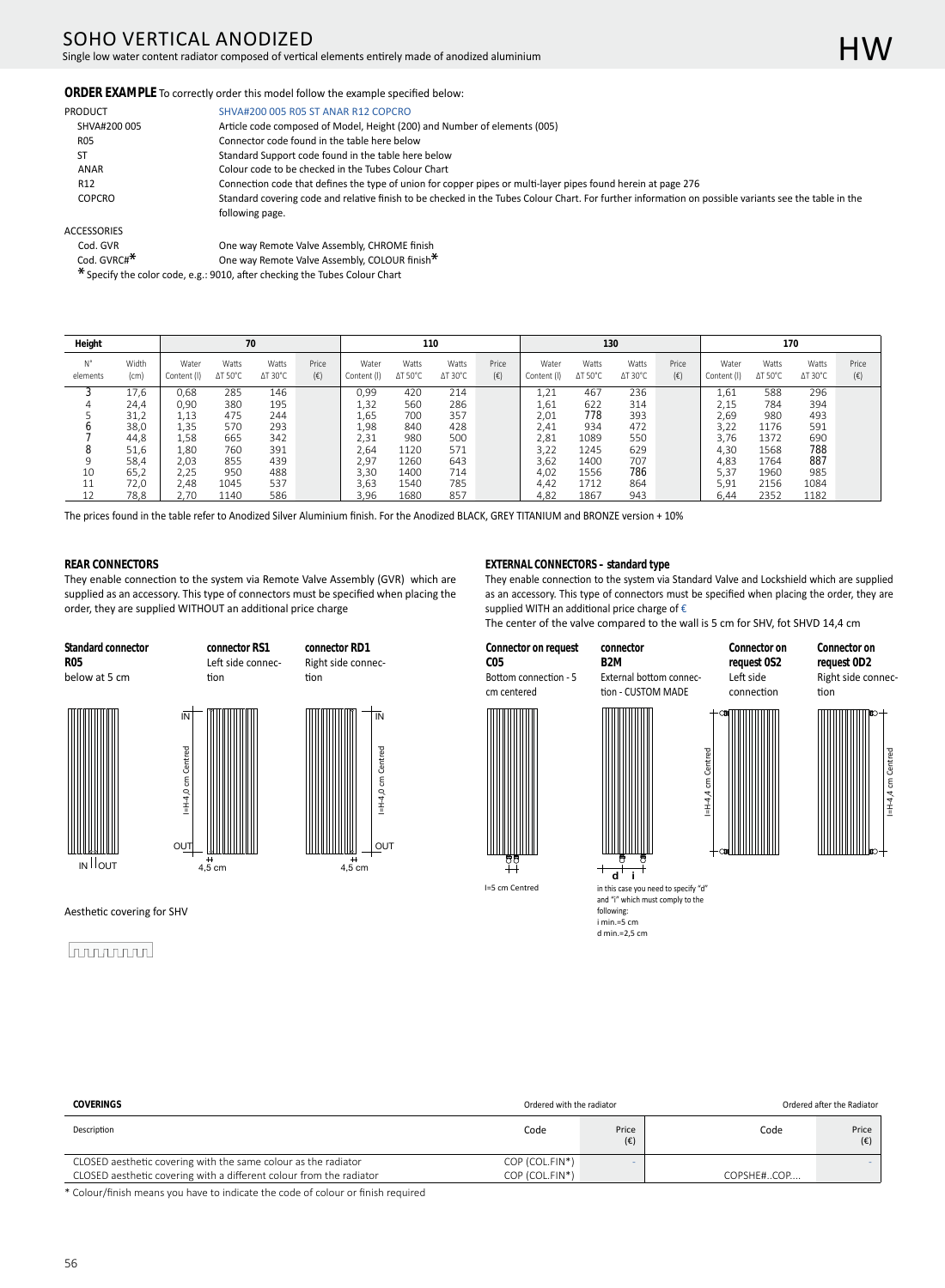# SOHO HORIZONTAL ANODIZED

Single low water content radiator composed of horizontal elements entirely made of anodized aluminium

## ORDER EXAMPLE To correctly order this model follow the example specified below:

| PRODUCT                 | SHOA#200 005 OR1 ST ANAR R12 COP CRO                                                                                                                  |
|-------------------------|-------------------------------------------------------------------------------------------------------------------------------------------------------|
| SHOA#200 005            | Article code composed of Model, Width (200) and Number of elements (005)                                                                              |
| OR1                     | Connector code found in the table here below                                                                                                          |
| ST                      | Standard Support code found in the table here below                                                                                                   |
| ANAR                    | Colour code to be checked in the Tubes Colour Chart                                                                                                   |
| R <sub>12</sub>         | Connection code that defines the type of union for copper pipes or multi-layer pipes found herein at page 276                                         |
| <b>COPCRO</b>           | Standard covering code and relative finish to be checked in the Tubes Colour Chart. For further information on possible variants see the table in the |
|                         | following page.                                                                                                                                       |
| Cod. GVR                | One way Remote Valve Assembly, CHROME finish                                                                                                          |
| Cod. GVRC# <sup>*</sup> | One way Remote Valve Assembly, COLOUR finish <sup>*</sup>                                                                                             |
|                         | $*$ Specify the solar sode $2.5 \cdot 0.010$ after shecking the Tubes Colour Chart                                                                    |

Specify the color code, e.g.: 9010, after checking the Tubes Colour Chart

| Width          | 70             |                      |                          |                          |                       | 110                  |                          |                          |                       | 130                  |                          |                          |                       | 170                  |                  |                          |                       |
|----------------|----------------|----------------------|--------------------------|--------------------------|-----------------------|----------------------|--------------------------|--------------------------|-----------------------|----------------------|--------------------------|--------------------------|-----------------------|----------------------|------------------|--------------------------|-----------------------|
| N°<br>elements | Height<br>(cm) | Water<br>Content (I) | Watts<br>$\Delta T$ 50°C | Watts<br>$\Delta$ T 30°C | Price<br>$(\epsilon)$ | Water<br>Content (I) | Watts<br>$\Delta T$ 50°C | Watts<br>$\Delta$ T 30°C | Price<br>$(\epsilon)$ | Water<br>Content (I) | Watts<br>$\Delta T$ 50°C | Watts<br>$\Delta$ T 30°C | Price<br>$(\epsilon)$ | Water<br>Content (I) | Watts<br>ΔT 50°C | Watts<br>$\Delta$ T 30°C | Price<br>$(\epsilon)$ |
|                | 17,6           | 0.68                 | 185                      | 100                      |                       | 0,99                 | 231                      | 125                      |                       | 1,21                 | 324                      | 176                      |                       | 1.61                 | 370              | 200                      |                       |
| 4              | 24,4           | 0.90                 | 247                      | 133                      |                       | 1,32                 | 309                      | 167                      |                       | 1,61                 | 431                      | 233                      |                       | 2,15                 | 493              | 266                      |                       |
|                | 31,2           | 1,13                 | 296                      | 159                      |                       | 1,65                 | 371                      | 199                      |                       | 2,01                 | 518                      | 278                      |                       | 2,69                 | 592              | 318                      |                       |
|                | 38,0           | 1,35                 | 346                      | 185                      |                       | 1,98                 | 432                      | 231                      |                       | 2,41                 | 604                      | 322                      |                       | 3.22                 | 691              | 369                      |                       |
|                | 44,8           | 1,58                 | 403                      | 210                      |                       | 2,31                 | 504                      | 263                      |                       | 2,81                 | 705                      | 368                      |                       | 3.76                 | 806              | 421                      |                       |
|                | 51,6           | 1,80                 | 458                      | 238                      |                       | 2,64                 | 573                      | 298                      |                       | 3,22                 | 802                      | 417                      |                       | 4,30                 | 917              | 477                      |                       |
|                | 58.4           | 2.03                 | 513                      | 266                      |                       | 2,97                 | 641                      | 333                      |                       | 3.62                 | 899                      | 466                      |                       | 4.83                 | 1027             | 533                      |                       |
| 10             | 65,2           | 2,25                 | 572                      | 299                      |                       | 3,30                 | 714                      | 373                      |                       | 4,02                 | 1000                     | 523                      |                       | 5.37                 | 1143             | 597                      |                       |
| 11             | 72.0           | 2.48                 | 634                      | 334                      |                       | 3.63                 | 792                      | 418                      |                       | 4.42                 | 1109                     | 585                      |                       | 5.91                 | 1267             | 669                      |                       |
| 12             | 78,8           | 2.70                 | 695                      | 371                      |                       | 3.96                 | 869                      | 463                      |                       | 4.82                 | 1217                     | 648                      |                       | 6.44                 | 1391             | 741                      |                       |

The prices found in the table refer to Anodized Silver Aluminium finish. For the Anodized BLACK, GREY TITANIUM and BRONZE version + 10%

## **Standard REAR CONNECTORS**

They enable connection to the system via Remote Valve Assembly (GVR) which are supplied as an accessory. This type of connectors must be specified when placing the order, they are supplied WITHOUT an additional price charge

#### **EXTERNAL CONNECTORS – standard type**

They enable connection to the system via Standard Valve and Lockshield which are supplied as an accessory. This type of connectors must be specified when placing the order, they are supplied WITH an additional price charge of €

The center of the valve compared to the wall is 5 cm for SHV, fot SHVD 14,4 cm

#### **Standard connector OR1**

standard connector always supplied, if not otherwise specified in the order



**Connector on request RS2** Without additional price charge







## **connector OB2**



#### REMOTE VALVE ASSEMBLY

**OUT** 

I=H-9,0 cm Centred

 $=$ H-9.0 cm

 $+2.2$  cm

IN

Valve and Lockshield assembly for remote connection (GVR), can be installed up to a maximum distance of 6 metres from the radiator.

Connection of Remote Valve Assembly (GVR) to water system

|        |   | Code  | Description                                                  | Finishes | Price $(\epsilon)$ |
|--------|---|-------|--------------------------------------------------------------|----------|--------------------|
|        | ⋍ | GVR#  | RECESSED valve and lockshield assembly for remote connection | CHROME   |                    |
| IN OUT |   | GVRC# | RECESSED valve and lockshield assembly for remote connection | COLOUR.  |                    |

For the GVRC code you must specify the colour required The external finish of the GVR is only Glossy Chrome-plated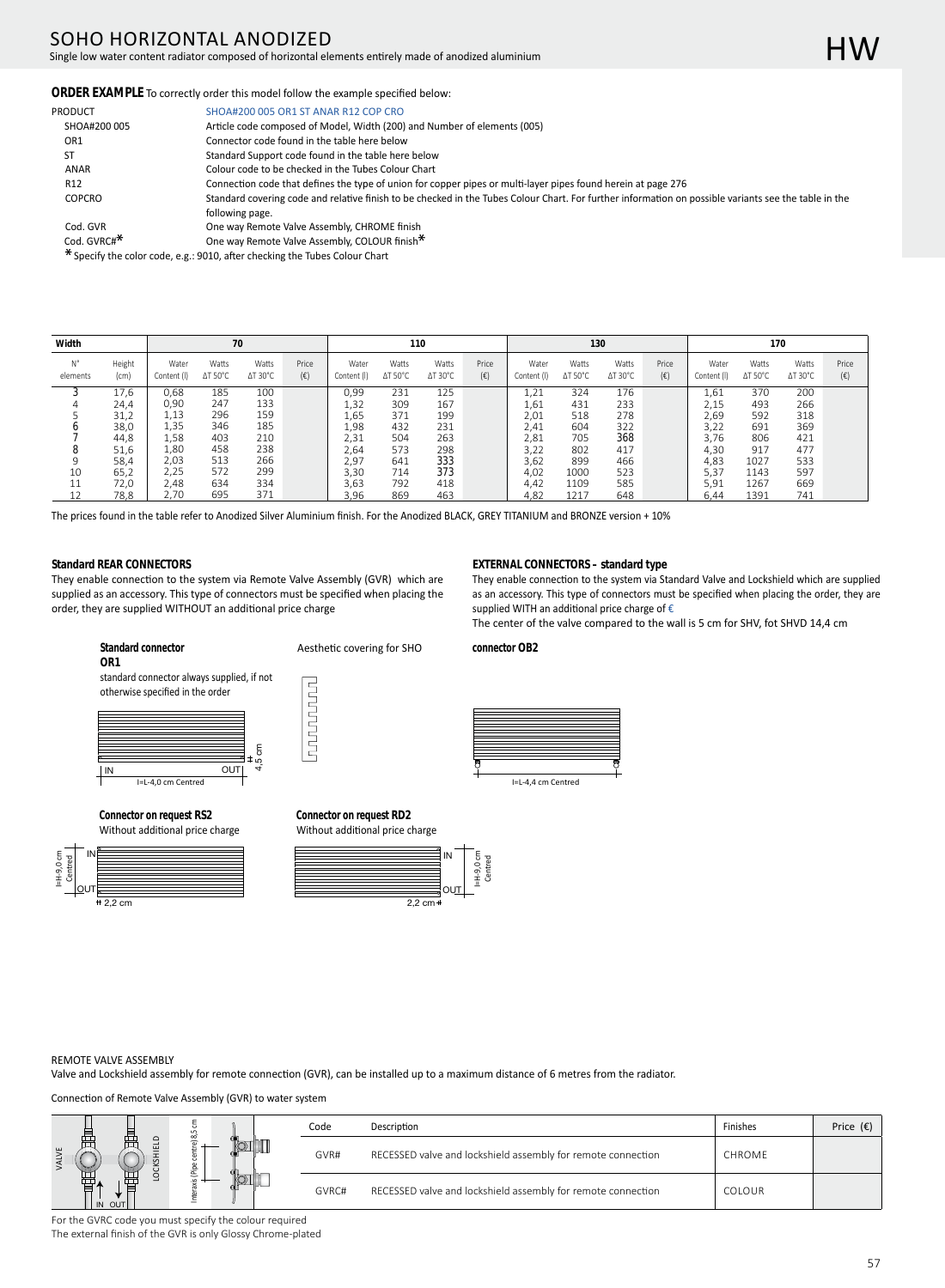# SOHO FREE-STANDING VERTICAL DOUBLE

FREE-STANDING low water content radiator composed of double horizontal and vertical elements entirely made of aluminium



## ORDER EXAMPLE To correctly order this model follow the example specified below:

20,0 cm

| <b>PRODUCT</b> | SHVDF#180 005 9010 COP 9010                                                        |
|----------------|------------------------------------------------------------------------------------|
| SHVDF#180 005  | Article code composed of Model, Height (200) and Number of elements (005)          |
| 9010           | Colour code to be checked in the Tubes Colour Chart                                |
| COP9010        | Standard covering code and relative finish to be checked in the Tubes Colour Chart |

RECESSED PART(mandatory)

INCSHVF# Code for recessed part is the same for all the sizes

ACCESSORIES

Cod. GVR Cod. GVRC#<sup>\*</sup>

One way Remote Valve Assembly, CHROME finish One way Remote Valve Assembly, COLOUR finish\* \* Specify the color code, e.g.: 9010, after checking the Tubes Colour Chart





#### FLOOR RECESSED PART Cod. INCSHVDF

The recessed part can be ordered separately and it is strictly needed in order to install SOHO FREE-STANDING. This recessed part is connected to the theating system with GVR supplied



sembly (GVR)

| Height         |               |                          | 60                       |                       |                          | 80                       |                       |                          | 100                      |                       |                          | 140                      |                       |                          | 160                      |                       |                          | 180                      |                       |
|----------------|---------------|--------------------------|--------------------------|-----------------------|--------------------------|--------------------------|-----------------------|--------------------------|--------------------------|-----------------------|--------------------------|--------------------------|-----------------------|--------------------------|--------------------------|-----------------------|--------------------------|--------------------------|-----------------------|
| N°<br>elements | Width<br>(cm) | Watts<br>$\Delta T$ 50°C | Watts<br>$\Delta T$ 30°C | Price<br>$(\epsilon)$ | Watts<br>$\Delta T$ 50°C | Watts<br>$\Delta T$ 30°C | Price<br>$(\epsilon)$ | Watts<br>$\Delta$ T 50°C | Watts<br>$\Delta T$ 30°C | Price<br>$(\epsilon)$ | Watts<br>$\Delta T$ 50°C | Watts<br>$\Delta$ T 30°C | Price<br>$(\epsilon)$ | Watts<br>$\Delta T$ 50°C | Watts<br>$\Delta$ T 30°C | Price<br>$(\epsilon)$ | Watts<br>$\Delta T$ 50°C | Watts<br>$\Delta$ T 30°C | Price<br>$(\epsilon)$ |
|                | 17.6          | 436                      | 225                      |                       | 548                      | 283                      |                       | 653                      | 337                      |                       | 851                      | 435                      |                       | 945                      | 482                      |                       | 1036                     | 529                      |                       |
|                | 24.4          | 582                      | 301                      |                       | 730                      | 377                      |                       | 871                      | 449                      |                       | 1135                     | 581                      |                       | 1260                     | 642                      |                       | 1382                     | 705                      |                       |
|                | 31,2          | 727                      | 376                      |                       | 913                      | 471                      |                       | 1089                     | 561                      |                       | 1419                     | 726                      |                       | 1575                     | 803                      |                       | 1727                     | 882                      |                       |
|                | 38,0          | 872                      | 451                      |                       | 1096                     | 566                      |                       | 1307                     | 674                      |                       | 1703                     | 871                      |                       | 1891                     | 964                      |                       | 2073                     | 1058                     |                       |
|                | 44.8          | 1018                     | 526                      |                       | 1278                     | 660                      |                       | 1525                     | 786                      |                       | 1987                     | 1017                     |                       | 2206                     | 1125                     |                       | 2418                     | 1234                     |                       |
|                | 51,6          | 1163                     | 601                      |                       | 1461                     | 754                      |                       | 1723                     | 898                      |                       |                          |                          |                       |                          |                          |                       |                          |                          |                       |
|                | 58,4          | 1309                     | 676                      |                       | 1644                     | 848                      |                       | 1960                     | 1010                     |                       |                          |                          |                       |                          |                          |                       |                          |                          |                       |
| 10             | 65.2          | 1454                     | 751                      |                       | 1826                     | 942                      |                       | 2178                     | 1123                     |                       |                          |                          |                       |                          |                          |                       |                          |                          |                       |
|                | 72,0          | 1599                     | 826                      |                       | 2009                     | 1037                     |                       |                          |                          |                       |                          |                          |                       |                          |                          |                       |                          |                          |                       |
| 12             | 78,8          | 1745                     | 902                      |                       | 2191                     | 1131                     |                       |                          |                          |                       |                          |                          |                       |                          |                          |                       |                          |                          |                       |

#### RECESSED SOHO VERTICAL DOUBLE FREE-STANDING (recessed part)

| Code      | Description                        | Price<br>$(\epsilon)$ |
|-----------|------------------------------------|-----------------------|
| INCSHVDF# | Recessed part SOHO vertical double |                       |

#### ADDITIONAL CHARGES FOR COLOURS AND FINISHES (see the official Tubes Colour Chart)

Additional colour charges are calculated over the Pure white price (Cat. C0), for the other categories the additional charges herein below are applicable: C1 Category +10% - C2 and C3 Category +20% - RAL not included in the colour chart +30%. According to samples : Request feasibility and cost estimate. Colours not available: GRCR.

| COVERINGS                                                              | Ordered with the radiator |                       |          | Ordered after the Radiator |
|------------------------------------------------------------------------|---------------------------|-----------------------|----------|----------------------------|
| Description                                                            | Code                      | Price<br>$(\epsilon)$ | Code     | Price<br>$(\epsilon)$      |
| Punched aesthetic covering with a different colour from the radiator   | COP (col.fin*)            |                       | COPSHE#C |                            |
| Punched aesthetic covering with Galvanized finish (e.g.: Chrome, Gold) | COP (col.fin*)            |                       | COPSHE#C |                            |
| CLOSED aesthetic covering with the same colour as the radiator         | COP (col.fin*)            |                       | COPSHE#C |                            |
| CLOSED aesthetic covering with a different colour from the radiator    | COP (col.fin*)            |                       | COPSHE#C |                            |
| CLOSED aesthetic covering with Galvanized finish (e.g.: Chrome, Gold)  | COP (col.fin*)            |                       | COPSHE#C |                            |

\* Colour/finish means you have to indicate the code of colour or finish required